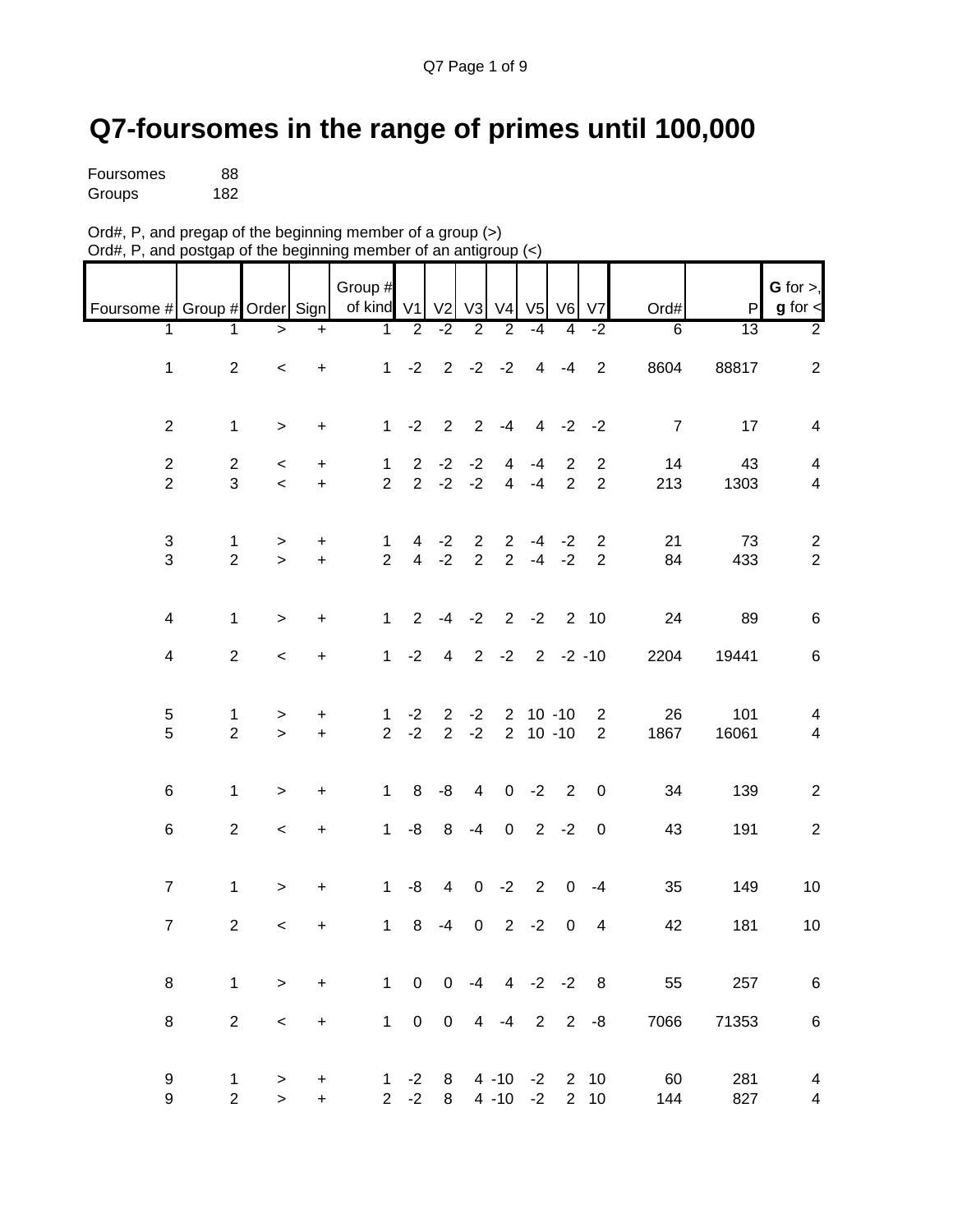| Foursome # Group # Order Sign |                     |           |                          | Group #<br>of kind V1          |                   |                               |                | V2 V3 V4 V5 V6      |                |                                  | V <sub>7</sub>          | Ord#       | ${\sf P}$   | G for $>$ ,<br>$g$ for $\lt$ |
|-------------------------------|---------------------|-----------|--------------------------|--------------------------------|-------------------|-------------------------------|----------------|---------------------|----------------|----------------------------------|-------------------------|------------|-------------|------------------------------|
|                               |                     |           |                          |                                |                   |                               |                |                     |                |                                  |                         |            |             |                              |
| 10                            | $\mathbf{1}$        | $\, >$    | $\ddot{}$                | $\mathbf{1}$                   | $\overline{2}$    | $\overline{2}$                |                | $-4 -2$             | $\overline{2}$ | 8                                | $-4$                    | 86         | 443         | $\overline{\mathbf{4}}$      |
| 10                            | $\overline{2}$      | $\,<$     | $+$                      | 1 <sup>1</sup>                 |                   | $-2 -2$                       |                | $4$ 2 -2 -8         |                |                                  | $\overline{4}$          | 9169       | 95107       | $\overline{\mathbf{4}}$      |
|                               |                     |           |                          |                                |                   |                               |                |                     |                |                                  |                         |            |             |                              |
| 11                            | $\mathbf{1}$        | $\geq$    | $+$                      | $\mathbf{1}$                   | $-4$              | 4                             | $-4$           |                     | 2 6 - 10 16    |                                  |                         | 93         | 487         | $\,8\,$                      |
| 11                            | $\overline{2}$      | $\prec$   | $+$                      | $\mathbf{1}$                   | $\overline{4}$    | $-4$                          |                | 4 -2 -6 10 -16      |                |                                  |                         | 1691       | 14423       | $\,8\,$                      |
| 12                            | $\mathbf 1$         | $\, >$    | $\ddot{}$                | $\mathbf{1}$                   | $\overline{4}$    | $-4$                          | $\mathbf 0$    | $-4$                | 4              | $\overline{4}$                   | $-4$                    | 101        | 547         | $\,6$                        |
| 12                            | $\mathbf{2}$        | $\,<$     |                          | $\mathbf{1}$                   | $\overline{4}$    | $-4$                          | $\mathbf 0$    | $-4$                | 4              | $\overline{4}$                   | $-4$                    | 110        | 601         | $\,6\,$                      |
|                               |                     |           |                          |                                |                   |                               |                |                     |                |                                  |                         |            |             |                              |
| 13                            | $\mathbf{1}$        | $\geq$    | $\ddot{}$                | $\mathbf{1}$                   | $-4$              | $\mathbf 0$                   | $-4$           | $\overline{4}$      | 4              | $-4$                             | $\mathbf 0$             | 102        | 557         | $10$                         |
| 13                            | 2                   | $\,<$     |                          | $\mathbf{1}$                   | $-4$              | $\mathbf 0$                   | $-4$           | $\overline{4}$      | $\overline{4}$ | $-4$                             | $\boldsymbol{0}$        | 109        | 599         | $\sqrt{2}$                   |
|                               |                     |           |                          |                                |                   |                               |                |                     |                |                                  |                         |            |             |                              |
| 14<br>14                      | 1<br>$\overline{2}$ | ><br>$\,$ | $\pm$<br>$\ddot{}$       | $\mathbf{1}$<br>$\overline{2}$ | 0<br>$\mathbf 0$  | $\overline{2}$<br>$2^{\circ}$ | $-2$<br>$-2$   | 6<br>$6\phantom{.}$ | -8<br>-8       | $\overline{2}$<br>$\overline{2}$ | $-4$<br>$-4$            | 165<br>762 | 977<br>5807 | $\,6$<br>$\,6\,$             |
|                               |                     |           |                          |                                |                   |                               |                |                     |                |                                  |                         |            |             |                              |
| 15                            | $\mathbf{1}$        | $\, >$    | $\ddot{}$                | $\mathbf 1$                    | 8                 | -8                            | $\overline{4}$ | $\overline{4}$      | -8             | 8                                | -8                      | 172        | 1021        | $\sqrt{2}$                   |
| 15                            | $\overline{2}$      | $\,$      | $\overline{\phantom{m}}$ | $\mathbf{1}$                   | $-8$              | 8                             | $-4$           | $-4$                | 8              | -8                               | 8                       | 581        | 4241        | $10$                         |
| 15                            | 3                   | $\,<$     | $\ddot{}$                | $\mathbf{1}$                   | $-8$              | 8                             | $-4$           | $-4$                | 8              | -8                               | 8                       | 586        | 4271        | $\sqrt{2}$                   |
| 15                            | 4                   | $\prec$   |                          | $\mathbf 1$                    | 8                 | -8                            | 4              | 4                   | -8             | 8                                | $-8$                    | 3330       | 30871       | $10$                         |
|                               |                     |           |                          |                                |                   |                               |                |                     |                |                                  |                         |            |             |                              |
| 16                            | $\mathbf{1}$        | $\, >$    | $+$                      |                                | $1 - 8$           | $\overline{4}$                |                | $4 -8 8 -8 4$       |                |                                  |                         | 173        | 1031        | $10$                         |
| 16                            | $\overline{2}$      | $\geq$    |                          |                                | $1 \quad 8$       | $-4$                          | $-4$           | 8                   | $-8$           | 8                                | $-4$                    | 582        | 4243        | $\sqrt{2}$                   |
|                               |                     |           |                          |                                |                   |                               |                |                     |                |                                  |                         |            |             |                              |
| 17                            | $\mathbf 1$         | $\geq$    | $+$                      |                                | $1 -2 2$          |                               | $\overline{c}$ |                     | $0 \t 2 \t -2$ |                                  | $\overline{\mathbf{0}}$ | 182        | 1091        | $\overline{\mathbf{4}}$      |
| 17                            | $\overline{2}$      | $\,<$     | $\ddot{}$                |                                | $1 \t2 \t-2 \t-2$ |                               |                |                     | $0 -2 2$       |                                  | $\mathbf 0$             | 2684       | 24109       | $\overline{\mathbf{4}}$      |
| 18                            | $\mathbf{1}$        | $\, >$    | $+$                      |                                | $1 - 20$          |                               | $8 - 2$        |                     | $2 - 4$        | $\mathbf 0$                      | $\overline{2}$          | 190        | 1151        | 22                           |

Ord#, P, and pregap of the beginning member of a group (>) Ord#, P, and postgap of the beginning member of an antigroup (<)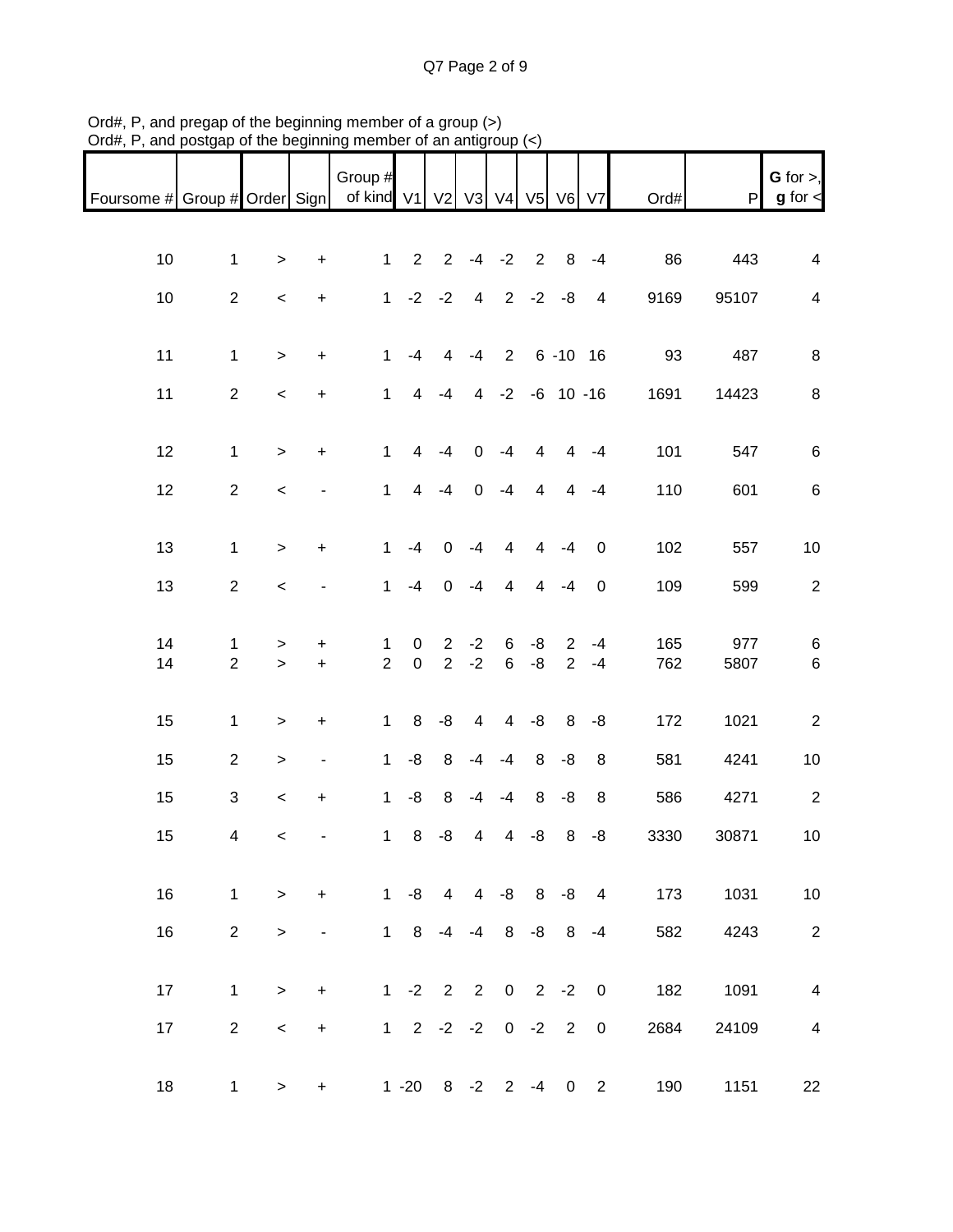Q7 Page 3 of 9

|                               |                               |                          |                        | Group #                        |                          |                                  |                                  |                                  |                                  |                                  |                     |             |               | $G$ for $>$ ,                             |
|-------------------------------|-------------------------------|--------------------------|------------------------|--------------------------------|--------------------------|----------------------------------|----------------------------------|----------------------------------|----------------------------------|----------------------------------|---------------------|-------------|---------------|-------------------------------------------|
| Foursome # Group # Order Sign |                               |                          |                        | of kind V1                     |                          | V <sub>2</sub>                   | V <sub>3</sub>                   | V <sub>4</sub>                   | V <sub>5</sub>                   | V6                               | V <sub>7</sub>      | Ord#        | P             | $g$ for $\lt$                             |
| 18                            | $\overline{2}$                | $\,<\,$                  | $\ddot{}$              |                                | $1 20$                   | -8                               | $\overline{2}$                   | $-2$                             | 4                                | 0                                | $-2$                | 9320        | 96799         | $\overline{22}$                           |
| 19<br>19                      | $\mathbf 1$<br>$\overline{2}$ | $\geq$<br>$\geq$         | +<br>$\ddot{}$         | $\mathbf{1}$<br>$\overline{2}$ | 6<br>$6\overline{6}$     | $-2$<br>$-2$                     |                                  | $8 - 16$<br>$8 - 16$             | $2^{\circ}$<br>$2^{\circ}$       | $\overline{2}$<br>$\overline{2}$ | $-4$<br>$-4$        | 203<br>9562 | 1237<br>99667 | 6<br>6                                    |
| 20<br>20                      | 1<br>$\overline{2}$           | $\geq$<br>$\geq$         | +<br>$\ddot{}$         | $\mathbf{1}$<br>$\overline{2}$ | $-2$<br>$-2$             | $\overline{2}$<br>$\overline{2}$ | $\overline{2}$<br>$\overline{2}$ | $\overline{2}$<br>2 <sup>1</sup> |                                  | $-4 -2$<br>$-4 -2$               | 4<br>$\overline{4}$ | 225<br>390  | 1427<br>2687  | 4<br>$\overline{\mathbf{4}}$              |
| 21                            | $\mathbf{1}$                  | $\geq$                   | $+$                    | $\mathbf{1}$                   | 6 <sup>1</sup>           | $-2$                             | -8                               |                                  | $2 -2$                           | $\overline{2}$                   | $\overline{2}$      | 232         | 1459          | 6                                         |
| 21                            | $\overline{2}$                | $\overline{\phantom{0}}$ | $+$                    | 1                              | -6                       | $2^{\circ}$                      |                                  | $8 - 2 2 - 2 - 2$                |                                  |                                  |                     | 291         | 1901          | $\,6$                                     |
| 22<br>22                      | $\mathbf 1$<br>$\overline{2}$ | $\geq$<br>$\geq$         | $\ddot{}$<br>$+$       | $\mathbf{1}$<br>$\overline{2}$ | $-2$<br>$-2$             | 8<br>8                           |                                  | $2 - 10$<br>$2 - 10$             |                                  | $8 - 2$                          | $8 - 2 - 2$<br>$-2$ | 265<br>5908 | 1697<br>58367 | $\overline{\mathbf{4}}$<br>$\overline{4}$ |
| 23<br>23                      | $\mathbf 1$<br>$\overline{2}$ | $\geq$<br>$\geq$         | $\ddot{}$<br>$\ddot{}$ | $\mathbf{1}$<br>$\overline{2}$ | $-2$<br>$-2$             | $\overline{2}$                   | $2 -2$<br>$-2$                   | 8<br>8                           | $\overline{2}$<br>2 <sup>1</sup> | -6<br>$-6$                       | 0<br>$\mathbf 0$    | 286<br>1833 | 1871<br>15731 | 4<br>$\overline{4}$                       |
| 24<br>24                      | 1<br>$\overline{2}$           | $\geq$<br>$\geq$         | +<br>$\ddot{}$         | $\mathbf{1}$<br>$\overline{2}$ | -4<br>$-4$               | $\overline{4}$<br>$\overline{4}$ | $-2$<br>$-2$                     | $\overline{2}$<br>$\overline{2}$ | 8<br>8                           | -8<br>$-8$                       | $-2$<br>$-2$        | 346<br>4351 | 2339<br>41609 | 6<br>$\,6\,$                              |
| 25                            | $\mathbf 1$                   | $\geq$                   | $\ddot{}$              | 1                              | $-2$                     | $\overline{4}$                   |                                  | $-2$ 2                           | 6                                | -6                               | $\mathbf 0$         | 353         | 2381          | $\overline{4}$                            |
| 25                            | $\overline{2}$                | $\overline{\phantom{0}}$ | $\ddot{}$              | $\mathbf{1}$                   | $\overline{2}$           | $-4$                             |                                  | $2 -2$                           | $-6$                             | 6                                | 0                   | 8718        | 90019         | $\overline{\mathbf{4}}$                   |
| 26                            | 1                             | $\,$                     | $\ddot{}$              | $\mathbf 1$                    | $\overline{\mathcal{A}}$ | $-2$                             | $\overline{2}$                   | $\,6$                            | $-6$                             | $\pmb{0}$                        | 8                   | 354         | 2383          | $\overline{2}$                            |
| 26                            | $\overline{2}$                | $\,<$                    | $\ddot{}$              | 1                              |                          | $-4$ 2 $-2$ $-6$                 |                                  |                                  | 6                                |                                  | $0 - 8$             | 8717        | 90017         | $\boldsymbol{2}$                          |
| 27                            | $\mathbf 1$                   | $\, >$                   | $\ddot{}$              | 1                              |                          |                                  |                                  | $-2$ 2 6 $-6$                    | $\overline{0}$                   |                                  | $8 - 10$            | 355         | 2389          | $\,6\,$                                   |
| 27                            | $\overline{2}$                | $\,<$                    | $\ddot{}$              | 1                              |                          | $2 -2$                           | -6                               | $6\overline{6}$                  |                                  | $0 -8 10$                        |                     | 8716        | 90011         | $\,6\,$                                   |
| 28                            | 1                             | $\, >$                   | +                      | 1                              | $-4$                     | $-4$                             | 8                                | -8                               |                                  | $8 - 8$                          | 8                   | 576         | 4211          | $10$                                      |
| 28                            | $\overline{c}$                | $\,<\,$                  |                        | 1                              | -4                       | $-4$                             | 8                                | -8                               | 8                                | -8                               | 8                   | 584         | 4259          | $\overline{c}$                            |

Ord#, P, and pregap of the beginning member of a group (>) Ord#, P, and postgap of the beginning member of an antigroup (<)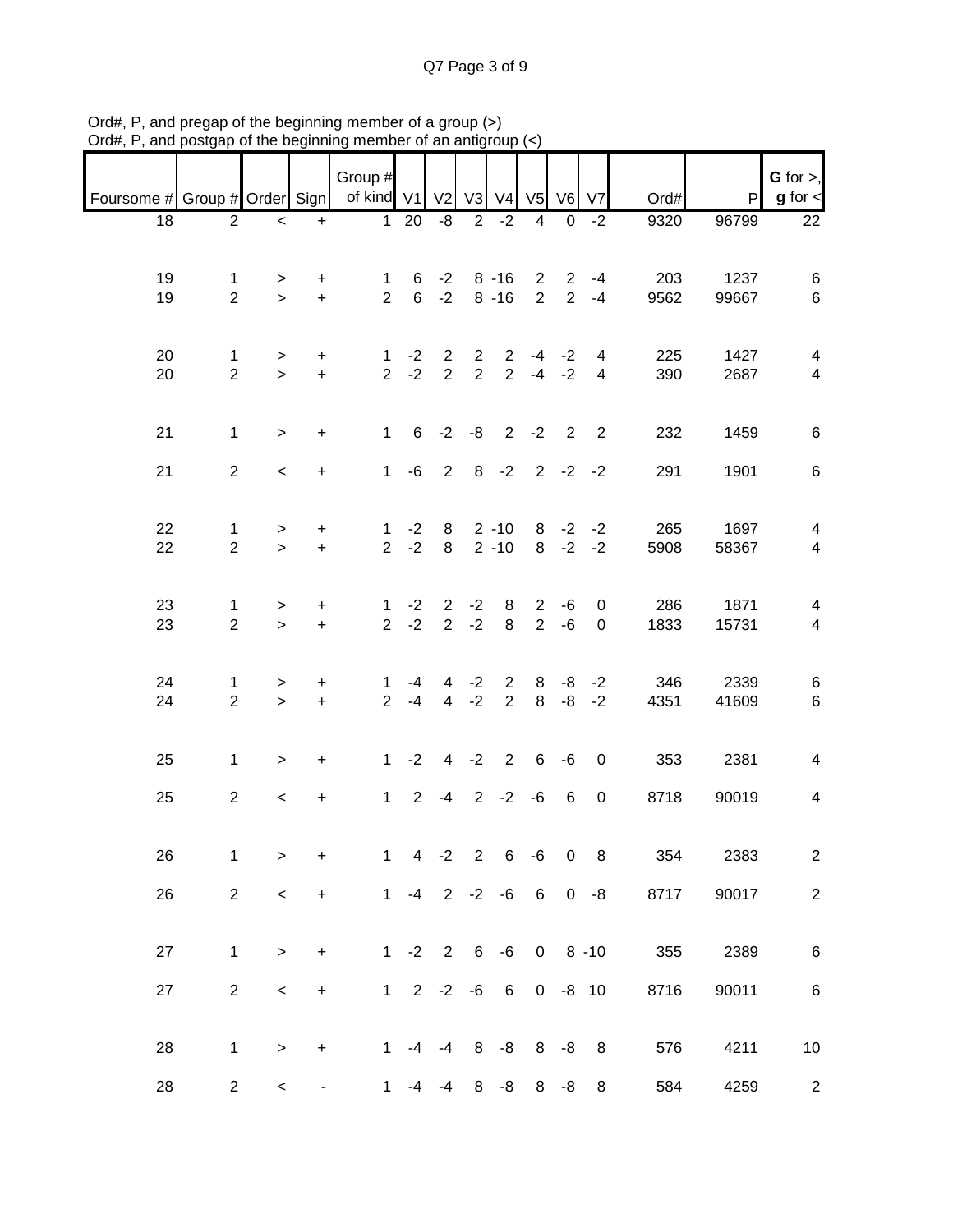| Foursome # Group # Order Sign |                |        |                                  | Group #<br>of kind V1 |                     | V <sub>2</sub>      | V <sub>3</sub>   | V <sub>4</sub> | V5 V6            |                | V <sub>7</sub>          | Ord# | P     | $G$ for $>$ ,<br>$g$ for $\lt$ |
|-------------------------------|----------------|--------|----------------------------------|-----------------------|---------------------|---------------------|------------------|----------------|------------------|----------------|-------------------------|------|-------|--------------------------------|
| 29                            | $\mathbf{1}$   | $\, >$ | $\ddot{}$                        | $\mathbf{1}$          | $\overline{2}$      | $-4$                | $\overline{2}$   | -8             | 8                | $-2$           | $\overline{4}$          | 796  | 6101  | $10$                           |
| 29                            | $\mathbf{2}$   | $\,<$  | $\ddot{}$                        | $\mathbf 1$           | $-2$                | $\overline{4}$      | $-2$             | $\, 8$         | -8               | $\overline{2}$ | $-4$                    | 803  | 6163  | 10                             |
| 30                            | $\mathbf{1}$   | $\geq$ | $\ddot{}$                        | $\mathbf{1}$          | $-4$                | $\boldsymbol{0}$    | $\boldsymbol{0}$ | $\overline{2}$ | $-2$             | $\overline{4}$ | $-4$                    | 821  | 6311  | $10$                           |
| 30                            | $\overline{2}$ | $\,<$  | $+$                              | $\mathbf{1}$          | $\overline{4}$      | $\mathbf 0$         |                  | $0 -2$         | $\overline{2}$   | $-4$           | $\overline{4}$          | 8148 | 83449 | 10                             |
|                               |                |        |                                  |                       |                     |                     |                  |                |                  |                |                         |      |       |                                |
| 31                            | $\mathbf{1}$   | $\, >$ | $+$                              | $\mathbf{1}$          | $\mathsf{O}\xspace$ | $\mathbf 0$         |                  | $2 -2$         | 4                | $-4$           | $-4$                    | 822  | 6317  | $\,6\,$                        |
| 31                            | $\mathbf{2}$   | $\,<$  | $\begin{array}{c} + \end{array}$ | $\mathbf{1}$          | $\mathsf{O}\xspace$ | $\overline{0}$      | $-2$             | 2              | $-4$             | $\overline{4}$ | $\overline{4}$          | 8147 | 83443 | $\,6\,$                        |
| 32                            | $\mathbf{1}$   | $\, >$ | $\ddot{}$                        | $\mathbf{1}$          | 8                   | $-4$                | $-4$             |                | 4 -2 14 -10      |                |                         | 847  | 6553  | $\overline{c}$                 |
| 32                            | $\overline{2}$ | $\,<$  | $\ddot{}$                        | $\mathbf 1$           | -8                  | $\overline{4}$      | 4                | $-4$           |                  |                | $2 - 14$ 10             | 1785 | 15287 | $\sqrt{2}$                     |
|                               |                |        |                                  |                       |                     |                     |                  |                |                  |                |                         |      |       |                                |
| 33                            | $\mathbf{1}$   | $\, >$ | $\ddot{}$                        | $\mathbf{1}$          | 8                   | -8                  | $\overline{4}$   | $-2$           | $\overline{2}$   | $\pmb{0}$      | $\overline{2}$          | 892  | 6949  | $\sqrt{2}$                     |
| 33                            | $\overline{2}$ | $\,<$  |                                  | $\mathbf{1}$          | 8                   | $-8$                |                  | $4 -2$         | $\boldsymbol{2}$ | $\pmb{0}$      | $\sqrt{2}$              | 6114 | 60649 | $10$                           |
| 34                            | $\mathbf{1}$   | $\,$   | $\ddot{}$                        | $\mathbf{1}$          | $-8$                | $\overline{4}$      | $-2$             | $\sqrt{2}$     | $\pmb{0}$        | $2^{\circ}$    | $-2$                    | 893  | 6959  | $10$                           |
| 34                            | $\overline{2}$ | $\,<$  | -                                | $\mathbf{1}$          | -8                  | $\overline{4}$      | $-2$             | $\sqrt{2}$     | $\pmb{0}$        | $\overline{2}$ | $-2$                    | 6113 | 60647 | $\sqrt{2}$                     |
| 35                            | 1              | $\,$   | +                                | 1                     | $-4$                | 8                   | $-2$             | $\overline{2}$ | $-4$             | $\pmb{0}$      | $\overline{\mathbf{c}}$ | 948  | 7487  | $\,6$                          |
| 35                            | $\overline{c}$ | $\,$   | $\ddot{}$                        | $\overline{2}$        | $-4$                | 8                   | $-2$             | $\overline{2}$ | $-4$             | $\pmb{0}$      | $\overline{2}$          | 5999 | 59357 | $\,6$                          |
| 36                            | $\mathbf{1}$   | $\geq$ | $\ddot{}$                        | $\mathbf 1$           | $\overline{2}$      | $-4$                | $\overline{2}$   | $-4$           | 8                | -8             | 10                      | 954  | 7529  | $\,6$                          |
| 36                            | $\overline{2}$ | $\geq$ | $\ddot{}$                        | $\overline{2}$        | $\overline{2}$      | $-4$                | $\overline{2}$   | $-4$           | 8                |                | $-8$ 10                 | 3593 | 33569 | $\,6$                          |
| 37                            | 1              | >      | +                                | $\mathbf{1}$          | -4                  | $\overline{2}$      | -4               |                | 8 -8 10          |                | -8                      | 955  | 7537  | 8                              |
| 37                            | $\overline{2}$ | $\geq$ | $+$                              | $\overline{2}$        | $-4$                | $\overline{2}$      | $-4$             | 8              |                  | $-8$ 10        | -8                      | 3594 | 33577 | $\,8\,$                        |
| 38                            | $\mathbf 1$    | $\, >$ | $\ddot{}$                        |                       |                     | $1 \quad 2 \quad 2$ | $-2$             | $\pmb{0}$      |                  |                | $6 - 6 - 2$             | 1083 | 8693  | $\overline{\mathbf{4}}$        |
| 38                            | $\overline{2}$ | $\,<$  | $+$                              |                       |                     | $1 -2 -2 2$         |                  | $\mathbf{0}$   | -6               | 6              | $\overline{2}$          | 1418 | 11827 | $\overline{\mathbf{4}}$        |

Ord#, P, and pregap of the beginning member of a group (>) Ord#, P, and postgap of the beginning member of an antigroup (<)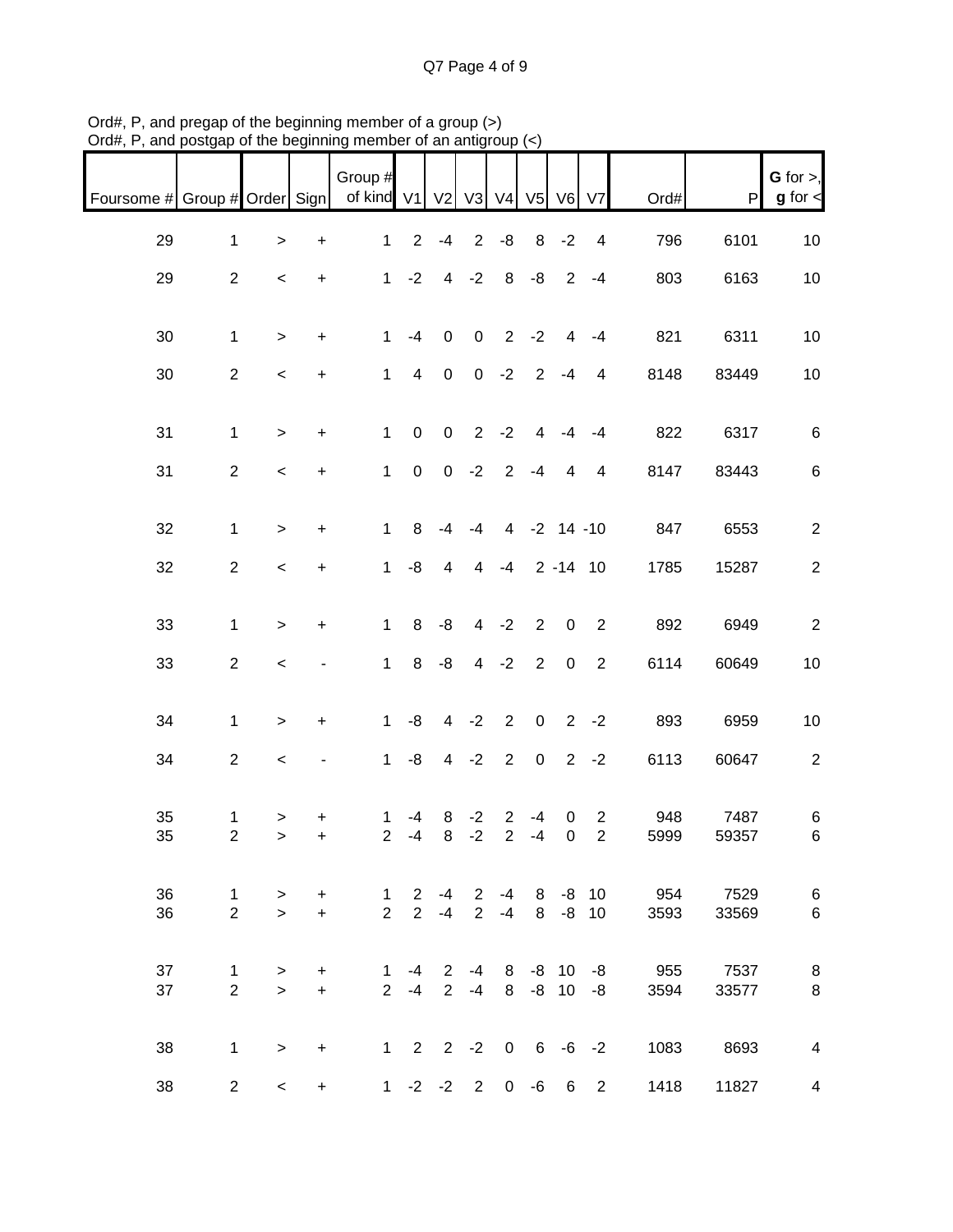| Foursome # Group # Order Sign |                              |                          |                                  | Group #<br>of kind V1          |                | V <sub>2</sub>  | V3           | V <sub>4</sub> | V <sub>5</sub>                   | V <sub>6</sub>  | V <sub>7</sub>                   | Ord#         | P              | G for $>$ ,<br>$g$ for $\lt$ |
|-------------------------------|------------------------------|--------------------------|----------------------------------|--------------------------------|----------------|-----------------|--------------|----------------|----------------------------------|-----------------|----------------------------------|--------------|----------------|------------------------------|
| 39                            | $\mathbf 1$                  | $\, > \,$                | $\ddot{}$                        | $\mathbf{1}$                   | -4             | $-4$            | 8            |                | $2 - 10$                         |                 | 2 16                             | 1100         | 8831           | 10                           |
| 39                            | $\overline{2}$               | $\,<\,$                  | $\ddot{}$                        | $\mathbf{1}$                   | $\overline{4}$ | $\overline{4}$  |              |                | $-8$ $-2$ 10 $-2$ $-16$          |                 |                                  | 7188         | 72679          | 10                           |
| 40                            | $\mathbf{1}$                 | $\geq$                   | $\ddot{}$                        | $\mathbf{1}$                   | $-4$           | 8               |              | $2 - 10$       |                                  | $2 16 - 14$     |                                  | 1101         | 8837           | $\,6\,$                      |
| 40                            | $\overline{2}$               | $\,<\,$                  | $+$                              | $\mathbf{1}$                   | $\overline{4}$ | $-8$            |              |                | $-2$ 10 $-2$ -16 14              |                 |                                  | 7187         | 72673          | $\,6\,$                      |
| 41                            | 1                            | >                        | $\ddot{}$                        | 1                              | -8             | $-2$            | 8            | $-4$           | $-2$                             | 6               | -8                               | 1134         | 9151           | 14                           |
| 41                            | $\overline{2}$               | $\geq$                   | $+$                              | $\overline{2}$                 | $-8$           | $-2$            | 8            | $-4$           | $-2$                             | 6               | -8                               | 2665         | 23971          | 14                           |
| 42<br>42                      | 1<br>$\overline{2}$          | $\,>$<br>$\,$            | $\ddot{}$<br>$\ddot{}$           | 1<br>$\overline{2}$            | $-2$<br>$-2$   | 8<br>$\bf 8$    | -4<br>$-4$   | $-2$<br>$-2$   | 6<br>6                           | -8<br>-8        | $\overline{c}$<br>$\overline{c}$ | 1135<br>1207 | 9157<br>9787   | 6<br>$\,6$                   |
| 42<br>42                      | 3<br>$\overline{\mathbf{4}}$ | $\mathbf{L}$<br>$\,>$    | $\ddot{}$<br>$+$                 | 3<br>$\overline{4}$            | $-2$<br>$-2$   | $\bf 8$<br>8    | $-4$<br>$-4$ | $-2$<br>$-2$   | 6<br>6                           | -8<br>-8        | $\overline{c}$<br>$\overline{2}$ | 2666<br>7208 | 23977<br>72907 | $\,6$<br>$\,6$               |
| 43                            | 1                            | >                        | $\ddot{}$                        | $\mathbf{1}$                   | 8              | $-4$            | $-2$         | 6              | -8                               | $\overline{2}$  | 6                                | 1136         | 9161           | 4                            |
| 43                            | $\overline{2}$               | $\overline{\phantom{0}}$ | $\ddot{}$                        | $\overline{2}$                 | 8              | $-4$            | $-2$         | 6              | -8                               | $\overline{2}$  | $\,6\,$                          | 1208         | 9791           | $\overline{\mathbf{4}}$      |
| 44<br>44                      | 1<br>$\overline{2}$          | ><br>$\geq$              | $\ddot{}$<br>$\ddot{}$           | $\mathbf{1}$<br>$\overline{2}$ | $-4$<br>$-4$   | $-2$<br>$-2$    | 6<br>6       | -8<br>-8       | $\overline{2}$<br>$\overline{2}$ | 6<br>6          | -6<br>$-6$                       | 1137<br>1209 | 9173<br>9803   | 12<br>12                     |
| 45                            | 1                            | $\geq$                   | $\begin{array}{c} + \end{array}$ | $\mathbf{1}$                   | $\overline{2}$ | 2               | $\pmb{0}$    | $\,6\,$        | -6                               | 8               | $-4$                             | 1172         | 9463           | $\overline{2}$               |
| 45                            | $\overline{2}$               | $\overline{\phantom{0}}$ | $\ddot{}$                        | $\mathbf 1$                    | $-2$           | $-2$            | $\pmb{0}$    | $-6$           | 6                                | -8              | $\overline{4}$                   | 4434         | 42407          | $\boldsymbol{2}$             |
| 46                            | 1                            | $\,$                     | $\ddot{}$                        | $\mathbf{1}$                   | $\overline{2}$ | $\mathbf 0$     | 6            | $-6$           | 8                                | $-4$            | $\overline{2}$                   | 1173         | 9467           | $\overline{4}$               |
| 46                            | $\overline{2}$               | $\,<$                    | $\ddot{}$                        | 1 <sup>1</sup>                 | $-2$           | $\mathbf 0$     | -6           | $\,6\,$        | -8                               | 4               | $-2$                             | 4433         | 42403          | $\overline{\mathbf{4}}$      |
| 47                            | $\mathbf{1}$                 | $\geq$                   | $\ddot{}$                        | $\mathbf 1$                    | $\mathbf 0$    | $6\phantom{1}6$ | $-6$         | 8              | $-4$                             | 2               | $-6$                             | 1174         | 9473           | $\,6$                        |
| 47                            | $\overline{2}$               | $\,<$                    | $\ddot{}$                        | 1                              |                | $0 - 6$         | 6            | $\mbox{-}8$    |                                  | $4 -2$          | $\,6$                            | 4432         | 42397          | $\,6\,$                      |
| 48                            | 1                            | $\,$                     | $\ddot{}$                        | $\mathbf{1}$                   | 6              | -6              | 8            | $-4$           | $2^{\circ}$                      | $-6$            | $\overline{2}$                   | 1175         | 9479           | $\,6$                        |
| 48                            | $\overline{2}$               | $\prec$                  | $+$                              | 1                              | -6             | 6               | -8           | $\overline{4}$ | $-2$                             | $6\overline{6}$ | $-2$                             | 4431         | 42391          | $\,6$                        |

Ord#, P, and pregap of the beginning member of a group (>) Ord#, P, and postgap of the beginning member of an antigroup (<)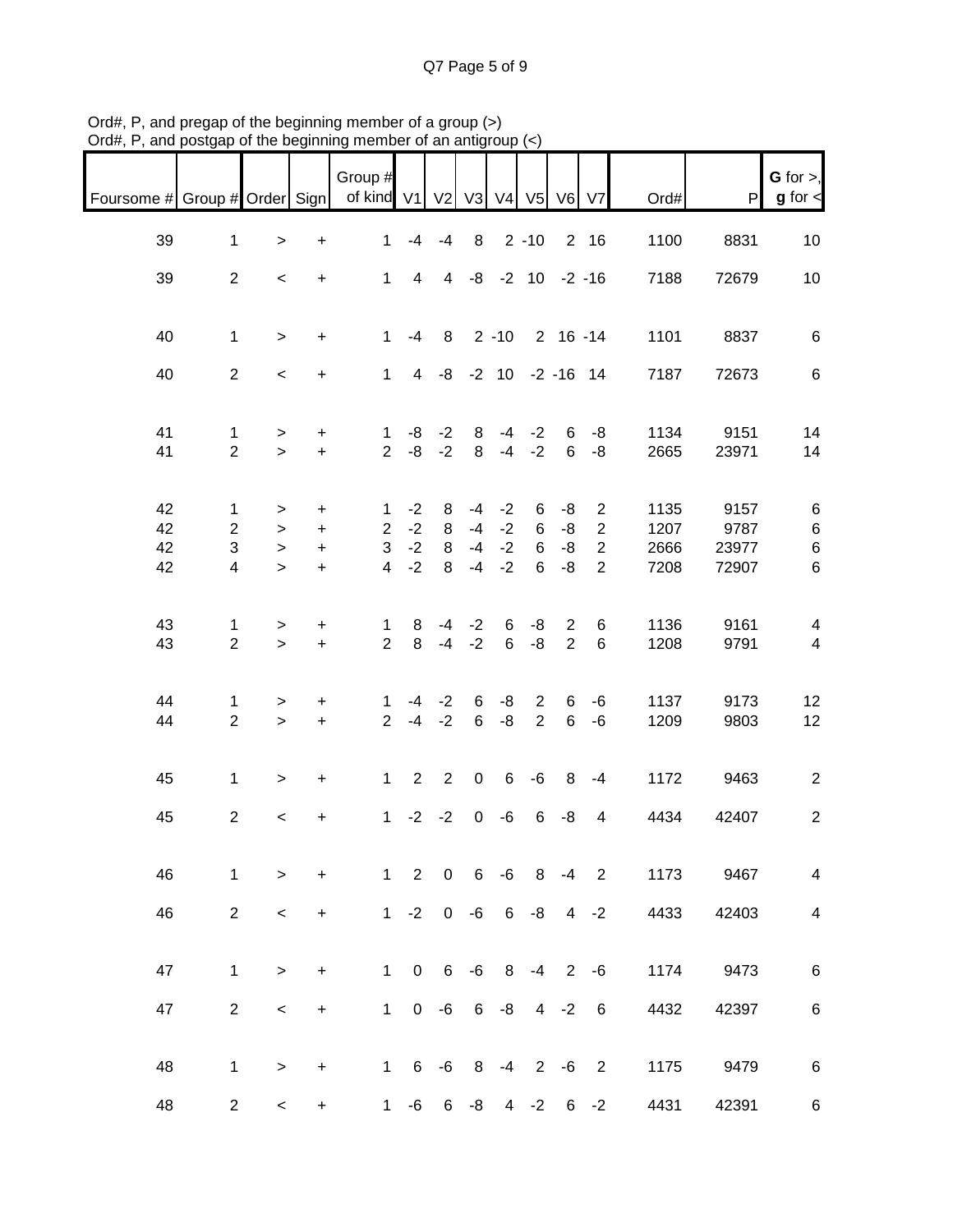| Foursome # Group # Order Sign   of kind V1   V2   V3   V4   V5   V6   V7 |                               |           |           | Group #        |                 |                                                   |      |          |                    |                |                         | Ord# | P     | G for $>$ ,<br>$g$ for $\lt$ |
|--------------------------------------------------------------------------|-------------------------------|-----------|-----------|----------------|-----------------|---------------------------------------------------|------|----------|--------------------|----------------|-------------------------|------|-------|------------------------------|
|                                                                          |                               |           |           |                |                 |                                                   |      |          |                    |                |                         |      |       |                              |
| 49                                                                       | $\mathbf 1$                   | $\geq$    | $+$       |                |                 | 1 -2 2 12 -16 10 -6 -2                            |      |          |                    |                |                         | 1201 | 9739  | 6                            |
| 49                                                                       | $\overline{2}$                | $\prec$   | $+$       |                |                 | $1 \quad 2 \quad -2 \quad -12 \quad 16 \quad -10$ |      |          |                    | 6              | $\overline{2}$          | 1953 | 16931 | 6                            |
| 50                                                                       | $\mathbf 1$                   | >         | $+$       |                | $1 - 16$        | -4                                                |      |          | $8 \t2 \t-10$      |                | 4 -2                    | 1234 | 10061 | 22                           |
| 50                                                                       | $\overline{2}$                | $\geq$    | $+$       |                |                 | $2 - 16 - 4$                                      | 8    |          | $2 - 10$           |                | $4 -2$                  | 7633 | 77681 | 22                           |
| 51                                                                       | $\mathbf{1}$                  | $\geq$    | $+$       | $\mathbf{1}$   | $-4$            |                                                   |      | 8 2 - 10 |                    | $4 -2$         | $\overline{4}$          | 1235 | 10067 | 6                            |
| 51                                                                       | $\overline{2}$                | $\geq$    | $+$       | $\overline{2}$ | $-4$            | 8                                                 |      | $2 - 10$ |                    | $4 -2$         | $\overline{4}$          | 7634 | 77687 | 6                            |
| 52                                                                       | $\mathbf 1$                   | $\geq$    | $+$       | $\mathbf{1}$   |                 | 8 -10 22 -22 -2 10 -2                             |      |          |                    |                |                         | 1473 | 12329 | 6                            |
| 52                                                                       | $\overline{2}$                | $\geq$    | $+$       | $\overline{2}$ |                 | 8 -10 22 -22 -2 10 -2                             |      |          |                    |                |                         | 3868 | 36479 | $\,6\,$                      |
| 53                                                                       | 1                             | $\geq$    | $+$       |                |                 | $1 - 10$ 22 $-22$ $-2$ 10 $-2$ $-2$               |      |          |                    |                |                         | 1474 | 12343 | 14                           |
| 53                                                                       | $\overline{2}$                | $\geq$    | $+$       |                |                 | $2 - 10$ $22 - 22$ $-2$ $10$ $-2$                 |      |          |                    |                | $-2$                    | 3869 | 36493 | 14                           |
| 54                                                                       | 1                             | $\geq$    | $+$       |                |                 | $1 22 -22 -2 10 -2 -2 -4$                         |      |          |                    |                |                         | 1475 | 12347 | $\overline{4}$               |
| 54                                                                       | $\overline{2}$                | $\geq$    | $+$       |                |                 | 2 22 -22 -2 10 -2 -2 -4                           |      |          |                    |                |                         | 3870 | 36497 | $\overline{4}$               |
| 55                                                                       | $\mathbf{1}$                  | $\geq$    | $\ddot{}$ |                |                 | $1 - 22 - 210 - 2 - 2$                            |      |          |                    | -4             | 4                       | 1476 | 12373 | 26                           |
| 55                                                                       | $\overline{2}$                | $\geq$    | $+$       |                |                 | $2 - 22 - 210 - 2 - 2 - 4$                        |      |          |                    |                | 4                       | 3871 | 36523 | 26                           |
| 56                                                                       | $\mathbf{1}$                  | >         | $\ddot{}$ | $\mathbf{1}$   |                 | $-2$ 10 $-2$ $-2$ $-4$                            |      |          |                    | 4              | 4                       | 1477 | 12377 | $\overline{4}$               |
| 56                                                                       | $\overline{2}$                | $\,$      | $+$       | 2 <sup>1</sup> |                 | $-2$ 10                                           | $-2$ | $-2$     | $-4$               | $\overline{4}$ | $\overline{\mathbf{4}}$ | 3872 | 36527 | $\overline{4}$               |
| 57                                                                       | 1                             | >         | $\ddot{}$ |                | $1 \quad 10$    | $-2$                                              | $-2$ | -4       | 4                  | 4              | -8                      | 1478 | 12379 | $\overline{c}$               |
| 57                                                                       | $\overline{2}$                | $\geq$    | $+$       | $2^{\circ}$    | 10 <sup>1</sup> | $-2$                                              | $-2$ | $-4$     | $\overline{4}$     | $\overline{4}$ | -8                      | 3873 | 36529 | $\overline{c}$               |
| 58                                                                       | 1                             | >         | $\ddot{}$ |                | $1 \quad 10$    |                                                   |      |          | $-6$ $-2$ 16 $-10$ | -4             | 0                       | 1589 | 13399 | $\overline{\mathbf{c}}$      |
| 58                                                                       | $\overline{2}$                | $\geq$    | $+$       | 2 <sup>1</sup> | 10 <sup>1</sup> | -6                                                |      |          | $-2$ 16 $-10$      | $-4$           | 0                       | 7349 | 74509 | $\mathbf 2$                  |
| 59                                                                       | $\mathbf 1$<br>$\overline{2}$ | $\, > \,$ | $\ddot{}$ |                |                 | $1 - 2 10$<br>$2 -2 10$                           |      |          | $4 - 10 - 8$       | 4              | $-2$                    | 1611 | 13627 | 8                            |
| 59                                                                       |                               | $\geq$    | $+$       |                |                 |                                                   |      | $4 - 10$ | $-8$               | $\overline{4}$ | $-2$                    | 9075 | 94057 | 8                            |

Ord#, P, and pregap of the beginning member of a group (>) Ord#, P, and postgap of the beginning member of an antigroup (<)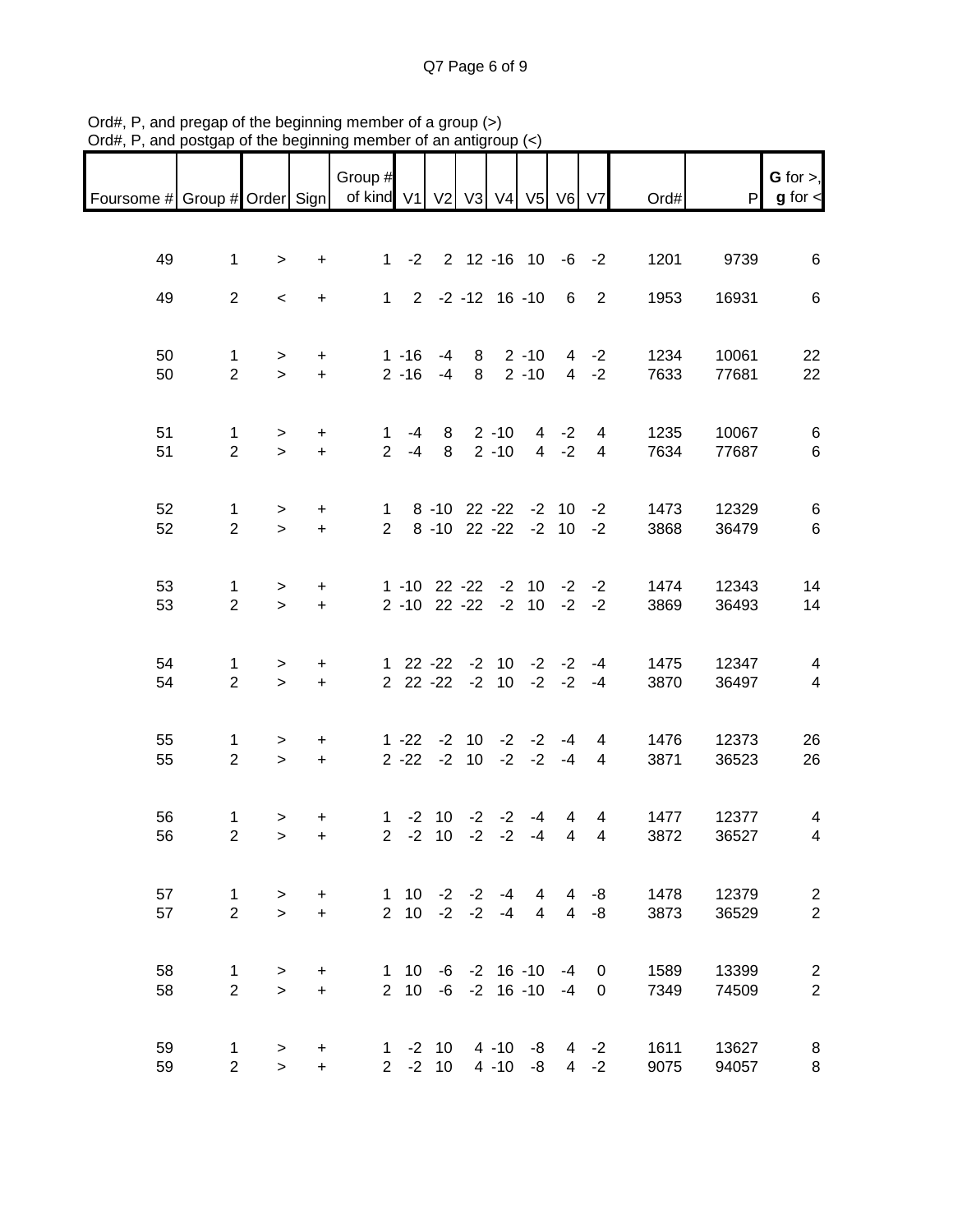Q7 Page 7 of 9

| Foursome # Group # Order Sign |                                |                                   |                | Group #<br>of kind V1          |                                  | V <sub>2</sub>   | V3                            | V <sub>4</sub>                | V <sub>5</sub>              | V6                               | V <sub>7</sub>       | Ord#         | P              | G for $>$ ,<br>$g$ for $\leq$                      |
|-------------------------------|--------------------------------|-----------------------------------|----------------|--------------------------------|----------------------------------|------------------|-------------------------------|-------------------------------|-----------------------------|----------------------------------|----------------------|--------------|----------------|----------------------------------------------------|
| 60                            | 1.                             | >                                 | $\ddot{}$      | 1                              | $-2$                             | $-2$             | $\overline{2}$                |                               | $8 - 10$                    | 8                                | -8                   | 1617         | 13687          | $\,6\,$                                            |
| 60                            | $\overline{2}$                 | $\,<$                             | $\ddot{}$      | $\mathbf{1}$                   | $\overline{2}$                   |                  |                               | $2 -2 -8 10$                  |                             | -8                               | 8                    | 3603         | 33623          | $\,6\,$                                            |
| 61                            | $\mathbf{1}$                   | $\,>$                             | $\ddot{}$      | $\mathbf 1$                    | $-2$                             | $\overline{2}$   |                               | $8 - 10$                      | 8                           | -8                               | $\overline{4}$       | 1618         | 13691          | $\overline{\mathbf{4}}$                            |
| 61<br>61                      | $\overline{c}$<br>3            | $\,<$<br>$\overline{\phantom{a}}$ | +<br>$+$       | $\mathbf{1}$<br>$\overline{2}$ | $\overline{2}$<br>$\overline{2}$ | $-2$<br>$-2$     |                               | $-8$ 10<br>$-8$ 10            | -8<br>$-8$                  | 8<br>8                           | $-4$<br>$-4$         | 2575<br>3602 | 23059<br>33619 | $\overline{\mathbf{4}}$<br>$\overline{\mathbf{4}}$ |
| 62                            | $\mathbf{1}$                   | $\geq$                            | $\ddot{}$      | $\mathbf{1}$                   | $\overline{4}$                   | -8               |                               | $8 - 2 - 2$                   |                             | $\mathbf 0$                      | $\overline{4}$       | 1784         | 15277          | $\,6\,$                                            |
| 62                            | $\overline{2}$                 | $\geq$                            | ۰              | $\mathbf{1}$                   | $-4$                             | 8                | -8                            | $\overline{2}$                | $\overline{2}$              | $\mathbf 0$                      | $-4$                 | 2928         | 26699          | $\,6\,$                                            |
| 63                            | $\mathbf{1}$                   | $\geq$                            | $\ddot{}$      | $\mathbf{1}$                   |                                  |                  |                               | $-2$ $-2$ 16 $-20$ 20 $-16$   |                             |                                  | 2                    | 2246         | 19853          | $10$                                               |
| 63                            | $\overline{2}$                 | $\,<$                             | $\ddot{}$      | $\mathbf{1}$                   | $2^{\circ}$                      |                  |                               | 2 -16 20 -20 16               |                             |                                  | $-2$                 | 2253         | 19927          | 10                                                 |
| 64                            | $\mathbf{1}$                   | $\geq$                            | $\ddot{}$      | $\mathbf{1}$                   |                                  | $0 - 10$         | 8                             | $-4$                          |                             | $6 - 10$                         | 2                    | 2255         | 19949          | 12                                                 |
| 64                            | $\overline{2}$                 | $\,<\,$                           | +              | $\mathbf{1}$                   |                                  | $0$ 10           | -8                            | $\overline{4}$                |                             | $-6$ 10                          | $-2$                 | 3652         | 34171          | 12                                                 |
| 65<br>65                      | 1<br>$\overline{2}$            | ><br>$\geq$                       | +<br>$+$       |                                | $1 - 10$<br>$2 - 10$             | $-2$<br>$-2$     | 10<br>10                      | $\overline{0}$<br>$\mathbf 0$ | -8<br>-8                    | $\overline{2}$<br>$\overline{2}$ | 12<br>12             | 2278<br>7780 | 20143<br>79393 | 14<br>14                                           |
| 66<br>66                      | 1.<br>$\overline{2}$           | ><br>$\mathbf{I}$                 | +<br>$\ddot{}$ | 1<br>$\overline{2}$            | $\overline{2}$<br>$\overline{2}$ | -4<br>$-4$       | 8<br>8                        | -8<br>-8                      | 10<br>10                    | -8<br>$-8$                       | $-2$<br>$-2$         | 2568<br>3595 | 23021<br>33581 | 4<br>$\overline{\mathcal{A}}$                      |
| 67<br>67                      | $\mathbf{1}$<br>$\overline{2}$ | ><br>$\geq$                       | +<br>$\ddot{}$ | 1<br>$\overline{2}$            | 8<br>8                           | -4               | $-2$<br>$-4 -2$               | 6<br>6                        | -8<br>-8                    | $\overline{2}$<br>2              | 8<br>$\,8\,$         | 2667<br>7209 | 23981<br>72911 | $\overline{4}$<br>$\overline{\mathbf{4}}$          |
| 68                            | $\mathbf{1}$                   | $\geq$                            | $\ddot{}$      | 1                              |                                  |                  |                               | $2 -4 10 -8$                  | $\overline{2}$              | $\overline{0}$                   | 6                    | 3026         | 27743          | $\overline{4}$                                     |
| 68                            | $\overline{2}$                 | $\,<\,$                           | $\ddot{}$      | 1                              | $-2$                             |                  | $4 - 10$                      |                               | $8 - 2$                     |                                  | $0 - 6$              | 3117         | 28627          | $\overline{4}$                                     |
| 69<br>69                      | 1<br>$\overline{2}$            | ><br>$\geq$                       | +<br>$+$       | 1<br>$\overline{2}$            | 4<br>$\overline{4}$              | 0<br>$\mathbf 0$ | $\mathbf 0$<br>$\overline{0}$ | $-2$<br>$-2$                  | $\mathbf{2}$<br>$2^{\circ}$ |                                  | $8 - 10$<br>$8 - 10$ | 3253<br>5463 | 30091<br>53611 | $\overline{c}$<br>$\overline{\mathbf{c}}$          |

Ord#, P, and pregap of the beginning member of a group (>) Ord#, P, and postgap of the beginning member of an antigroup (<)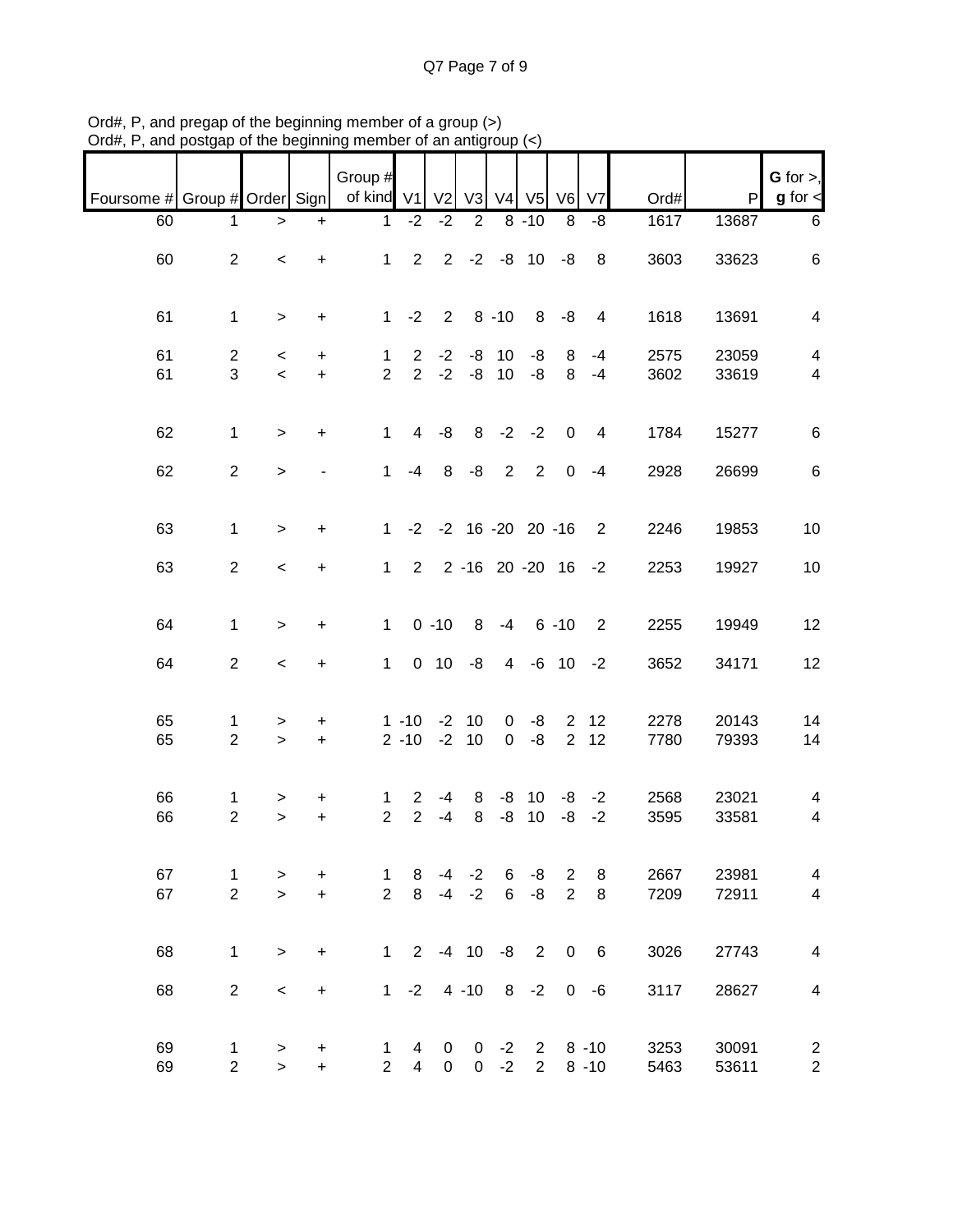Q7 Page 8 of 9

|                               |                |                          |                          | Group #      |                 |                |                |                |                            |                |                |      |       | $G$ for $>$ ,            |
|-------------------------------|----------------|--------------------------|--------------------------|--------------|-----------------|----------------|----------------|----------------|----------------------------|----------------|----------------|------|-------|--------------------------|
| Foursome # Group # Order Sign |                |                          |                          | of kind V1   |                 | V <sub>2</sub> | V <sub>3</sub> | V4             | V <sub>5</sub>             | V <sub>6</sub> | V <sub>7</sub> | Ord# | P     | $g$ for $\lt$            |
| 70                            | 1              | >                        | $\ddot{}$                | 1            |                 | $14 - 14$      | 4              |                | $10 - 10$                  | 2              | $-4$           | 4072 | 38653 | $\overline{2}$           |
| 70                            | $\overline{2}$ | $\,$                     | $\ddot{}$                |              | $2$ 14 -14      |                |                | 4 10 -10       |                            | $\overline{2}$ | $-4$           | 6956 | 70183 | $\boldsymbol{2}$         |
| 71                            | $\mathbf{1}$   | $\geq$                   | $+$                      | $\mathbf{1}$ |                 | $-2$ 10        | -4             | -4             | $\overline{2}$             | 2              | $-4$           | 4176 | 39727 | $\,8\,$                  |
| 71                            | $\overline{2}$ | $\geq$                   | $\overline{\phantom{0}}$ | $\mathbf{1}$ |                 | $2 - 10$       | $\overline{4}$ |                | $4 -2 -2$                  |                | $\overline{4}$ | 7071 | 71399 | 10                       |
|                               |                |                          |                          |              |                 |                |                |                |                            |                |                |      |       |                          |
| 72                            | $\mathbf{1}$   | $\geq$                   | $+$                      |              | $1 14 - 16$     |                | $-4$           | 8              | -8                         | 4              | 4              | 4183 | 39799 | $\, 8$                   |
| 72                            | $\overline{2}$ | $\lt$                    | $+$                      |              | $1 - 14$ 16     |                |                | $4 - 8$        | 8                          | $-4$           | $-4$           | 8513 | 87671 | $\,8\,$                  |
| 73                            | $\mathbf{1}$   | $\geq$                   | $+$                      |              | $1 - 10 - 4$    |                |                |                | 2 14 -16 14 -12            |                |                | 4200 | 39971 | 18                       |
| 73                            | $\overline{2}$ | $\,<$                    | $\ddot{}$                |              | $1 10$          |                |                |                | 4 -2 -14 16 -14 12         |                |                | 5448 | 53419 | 18                       |
|                               |                |                          |                          |              |                 |                |                |                |                            |                |                |      |       |                          |
| 74                            | $\mathbf{1}$   | $\geq$                   | $\ddot{}$                | $\mathbf{1}$ | 8               |                |                |                | $-2$ 14 $-2$ $-14$ $-2$ 28 |                |                | 4549 | 43651 | $\overline{2}$           |
| 74                            | $\overline{2}$ | $\,<\,$                  | $\ddot{}$                | $\mathbf{1}$ | -8              |                |                |                | $2 - 14$ 2 14              |                | $2 - 28$       | 6713 | 67409 | $\overline{2}$           |
|                               |                |                          |                          |              |                 |                |                |                |                            |                |                |      |       |                          |
| 75                            | 1              | $\geq$                   | $\ddot{}$                | $\mathbf{1}$ | -8              |                |                |                | 4 -2 10 -10                |                | 2 14           | 4573 | 43961 | 10                       |
| 75                            | $\overline{2}$ | $\,<$                    | $\ddot{}$                | $\mathbf{1}$ | 8               |                |                |                | $-4$ 2 $-10$ 10 $-2$ $-14$ |                |                | 4942 | 47951 | 12                       |
| 76                            | 1              | $\geq$                   | $\ddot{}$                |              | $1 \t14 \t-10$  |                |                | $-4$ 10        |                            | $-4 - 8$       | 8              | 4696 | 45263 | $\overline{\mathcal{A}}$ |
| 76                            | $\overline{2}$ | $\overline{\phantom{0}}$ | +                        |              | $1 - 14$ 10     |                |                | $4 - 10$       | 4                          | 8              | -8             | 9066 | 93967 | 4                        |
|                               |                |                          |                          |              |                 |                |                |                |                            |                |                |      |       |                          |
| 77                            | $\mathbf{1}$   | $\,>$                    | +                        |              | $1 - 10 - 4 10$ |                |                | -4             | -8                         | 8              | $-2$           | 4697 | 45281 | 18                       |
| 77                            | $\overline{2}$ | $\,<\,$                  | $\ddot{}$                |              | $1 10$          |                | $4 - 10$       | $\overline{4}$ | 8                          | -8             | 2              | 9065 | 93949 | 18                       |
| 78                            | $\mathbf{1}$   | $\,>$                    | $\ddot{}$                | 1            |                 | $-4$ 10        | $-4$           | -8             | 8                          | $-2$           | $-4$           | 4698 | 45289 | $\, 8$                   |
| 78                            | $\overline{2}$ | $\,<$                    | $\ddot{}$                | 1            |                 | $4 - 10$       | 4              | 8              | -8                         | 2              | $\overline{4}$ | 9064 | 93941 | $\,8\,$                  |
|                               |                |                          |                          |              |                 |                |                |                |                            |                |                |      |       |                          |
| 79                            | 1              | $\geq$                   | $\ddot{}$                |              | $1 \quad 10$    | $-4$           | -8             |                | $8 - 2 - 4 - 2$            |                |                | 4699 | 45293 | $\overline{\mathbf{4}}$  |
| 79                            | $\overline{2}$ | $\overline{\phantom{0}}$ | $+$                      |              | $1 - 10$        | $\overline{4}$ | 8              | -8             | $\overline{2}$             | $\overline{4}$ | $\overline{2}$ | 9063 | 93937 | $\overline{\mathbf{4}}$  |

Ord#, P, and pregap of the beginning member of a group (>) Ord#, P, and postgap of the beginning member of an antigroup (<)